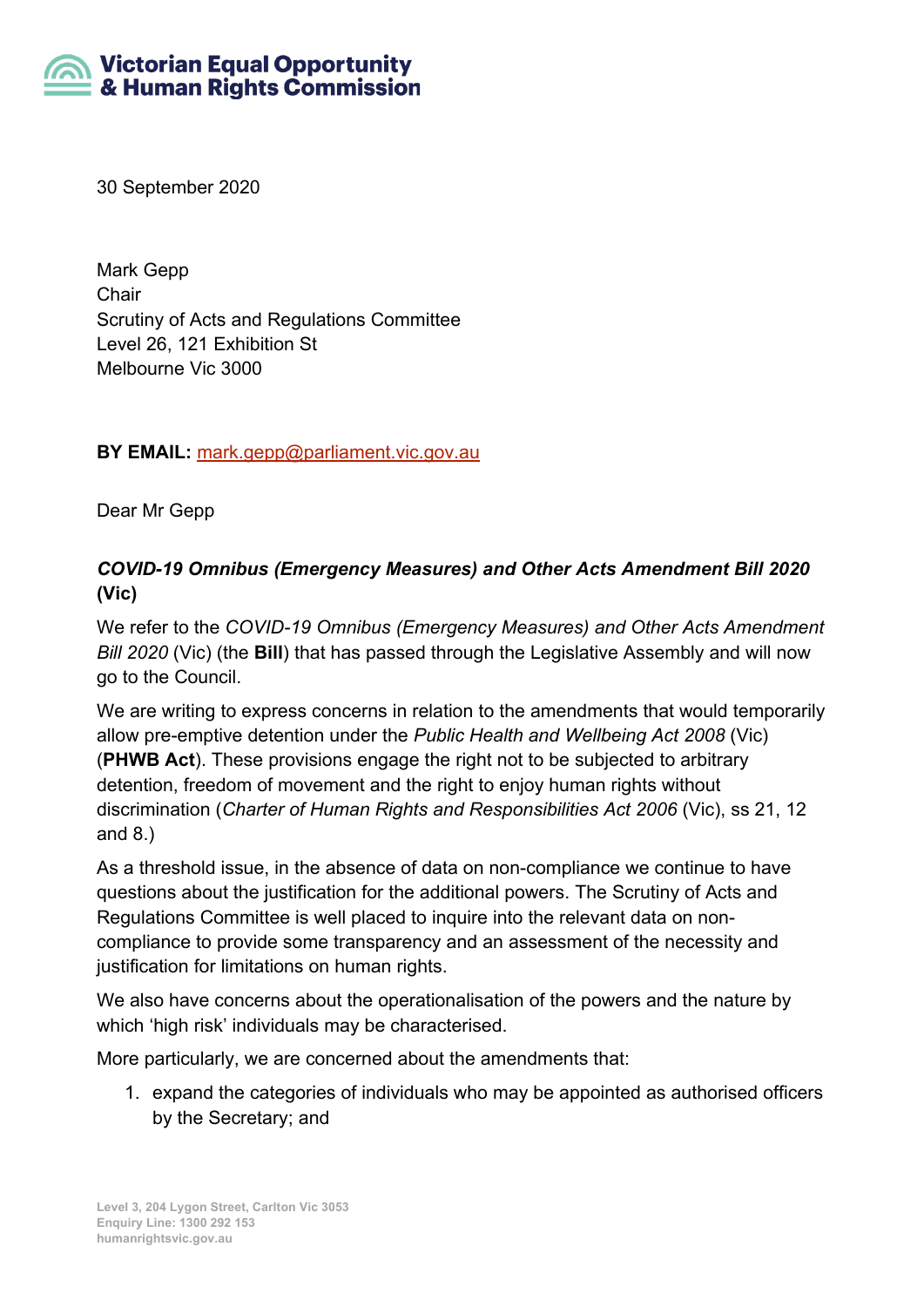2. expand the existing detention powers under the emergency powers provisions of the PHWB Act.

### **Expanding categories of individuals appointed as authorised officers**

The amendments expand the categories of people who can be authorised by the Secretary as authorised officers for the purpose of exercising emergency powers under the PHWB Act (section 30). We understand that the amendments will be used, among other things, to allow Victoria Police and WorkSafe inspectors to enforce public heath directions, as well as to authorise people from outside of the public service.

Our concern is that some people appointed under the new criteria may not have the public health skills and experience necessary to carry out the functions prescribed to them under the PHWB Act, including to authorise detention on public health grounds. We have raised these concerns with the Department of Justice and Community Safety, and understand that the government's intention is that only appropriately trained DHHS officers will be granted powers to detain. This is a welcome approach, however, there is currently nothing in the statute itself that would ensure that is the case.

We recommend:

• more precision in the legislation regarding the types of people who can be authorised under section 30, and the limitations on who can be authorised to exercise particular powers.

#### **Expansion of the emergency powers to detain**

We are also concerned about the pre-emptive nature of the new detention powers, which would allow designated authorised officers to detain 'high risk' individuals based on a suspicion of future non-compliance with public health directions.

The Bill only requires that the officer *reasonably believe* the individual is likely to be noncompliant but does not guide the authorised officer in what would constitute that reasonable belief.

Whilst we recognise the need for measures to protect the community from people who are wilfully non-compliant with public health orders, this kind of decision-making raises risks that:

• Authorised officers might form their reasonable belief on discriminatory grounds (such as a protected attribute under the *Equal Opportunity Act 2010*). We are concerned these measures may disproportionately impact certain individuals, such as those with mental illness, people with disabilities, people who are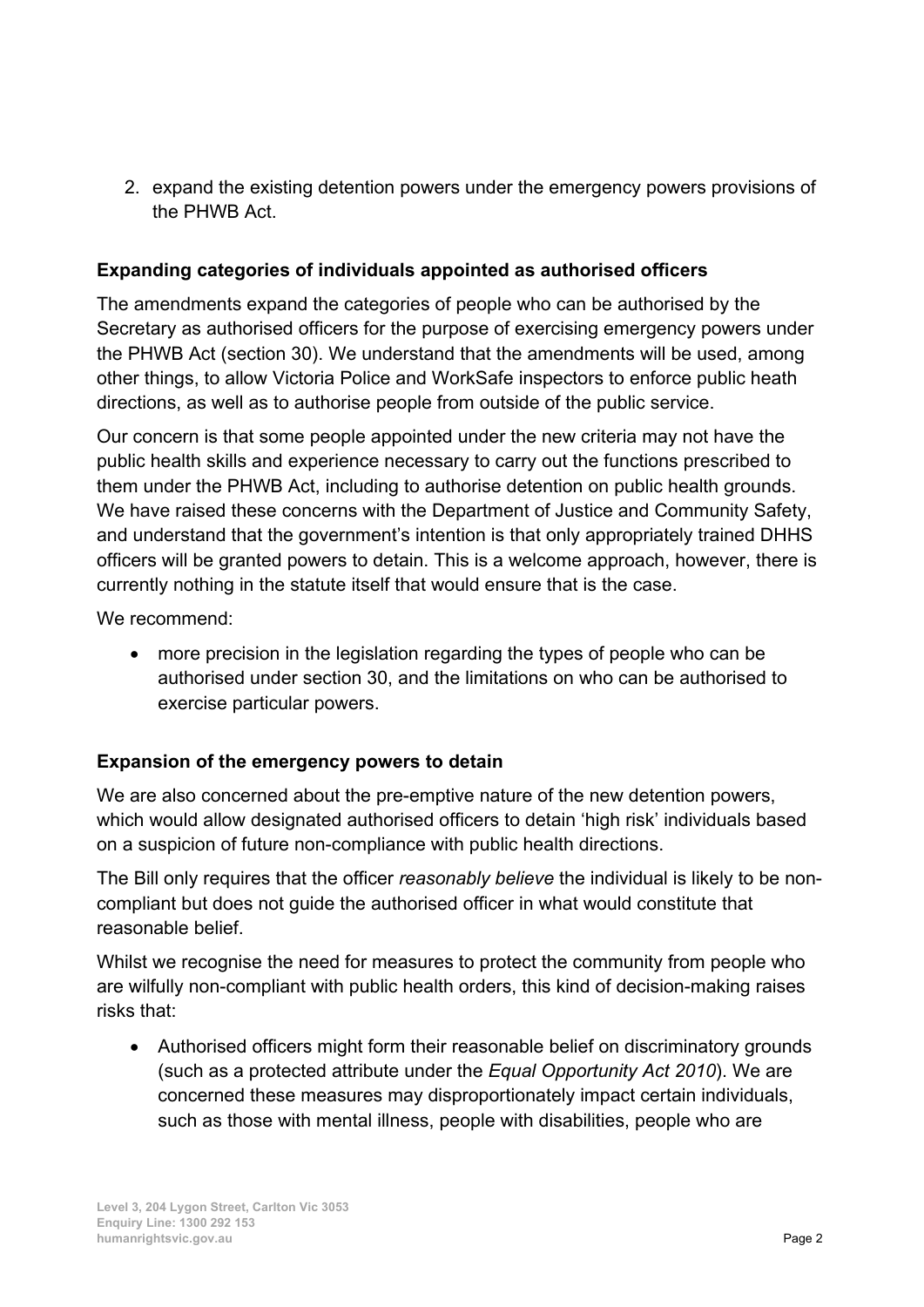experiencing homelessness or people from linguistically diverse backgrounds who do understand the nature of the direction.

• 'High risk people' could be arbitrarily detained in breach of s 21 of the *Charter of Human Rights and Responsibilities Act 2006.*

We recommend:

- Amending the threshold of detention so that it is only triggered where there is *actual* refusal or failure by a person to comply with an emergency direction rather than a mere reasonable belief as well as ensuring that a decision to detain is the least restrictive means available to reduce the serious risk to public health (mirroring the safeguards in Part 8 of the Act).
- Alternatively, if the test of reasonable belief of likely conduct is maintained, authorised officers should be given specific guidance in their formation of a reasonable belief.

# **Review of decision to detain**

We also recommend the inclusion of stronger safeguards, particularly in the form of clear and accessible review rights for people who are detained under the powers. Currently, an authorised officer is responsible for reviewing their own decision to detain (section 200(6), PWHB Act). This process is at odds with good administrative decision oversight which would require the decision to be reviewed by a person other than the original decision maker. We are also concerned about [reports](https://www.theage.com.au/politics/victoria/health-department-may-have-broken-the-law-during-hotel-detention-20200929-p560d8.html) from the Hotel Quarantine Inquiry of widespread failure to discharge the duty to review in section 200(6). Independent oversight is particularly critical where it involves the detention of a person.

We recommend:

- That the decision to detain is reviewed every 24 hours by the Chief Health Officer and that reasons for the ongoing detention are provided to the person subject to detention.
- In keeping with the exercise of detention powers under Part 8 of the PHWB Act we also recommend that there are clear independent review processes set out in the legislation for people who are subject to detention, for example review before the Victorian Civil and Administrative Review Tribunal.